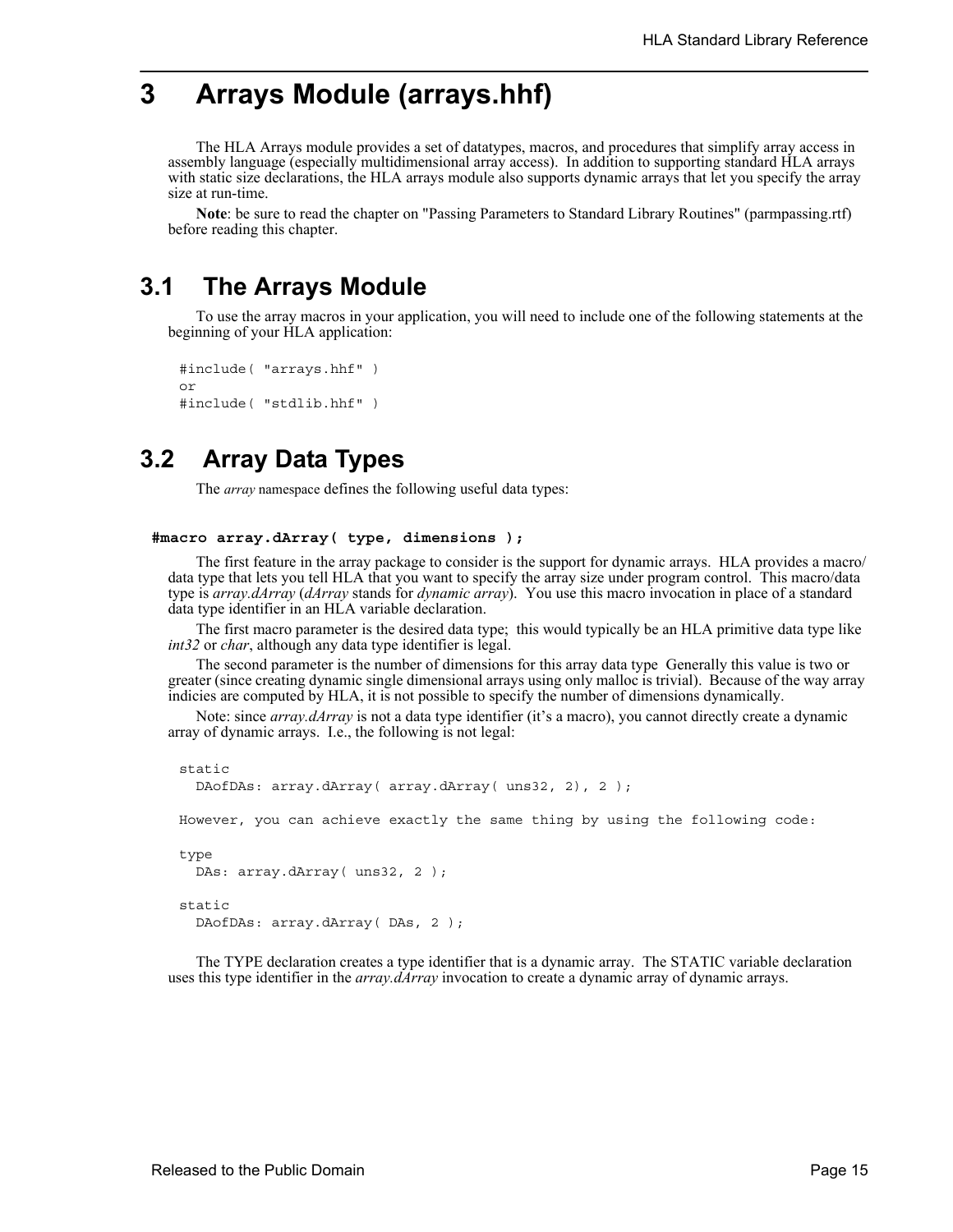# **3.3 Array Allocation and Deallocation**

### **#macro array.daAlloc( dynamicArrayName, <<list of dimension bounds>> );**

 The *array.dArray* macro allocates storage for a dynamic array variable. It does not, however, allocate storage for the dynamic array itself; that happens at run-time. You must use the array.daAlloc macro to actually allocate storage for your array while the program is running. The first parameter must be the name of the dynamic array variable you've declared via the *array.dArray* macro. The remaining parameters are the number of elements for each dimension of the array. This list of dimension bounds must contain the same number of values as specified by the second parameter in the *array.dArray* declaration. The dimension list can be constants or memory locations (note, specifically, that registers are not currently allowed here; this may be fixed in a future version).

The following code demonstrates how to declare a dynamic array and allocate storage for it at run-time:

```
program main;
static
  i:uns32;
  j:uns32;
  k:uns32;
  MyArray: array.dArray( uns32, 3 );
begin main;
  stdout.put( "Enter size of first dimension: " );
  stdin.get( i );
  stdout.put( "Enter size of second dimension: " );
  stdin.get( j );
  stdout.put( "Enter size of third dimension: " );
  stdin.get( k );
  // Allocate storage for the array:
  array.daAlloc( MyArray, i, j, k );
  << Code that manipulates the 3-D dynamic array >>
end main;
```
### **#macro array.daFree( dynamicArrayName );**

Use the *array.daFree* macro to free up storage you've allocated via the *array.daAlloc* call. This returns the array data storage to the system so it can be reused later. Warning: do not continue to access the array's data after calling *array.daFree*. The system may be using the storage for other purposes after you release the storage back to the system with *array.daFree*.

Note: You should only call *array.daFree* for arrays you've allocated via *array.daAlloc*.

Example:

```
// Allocate storage for the array:
 array.daAlloc( MyArray, i, j, k );
  << Code that manipulates the 3-D dynamic array >>
array.daFree( MyArray );
```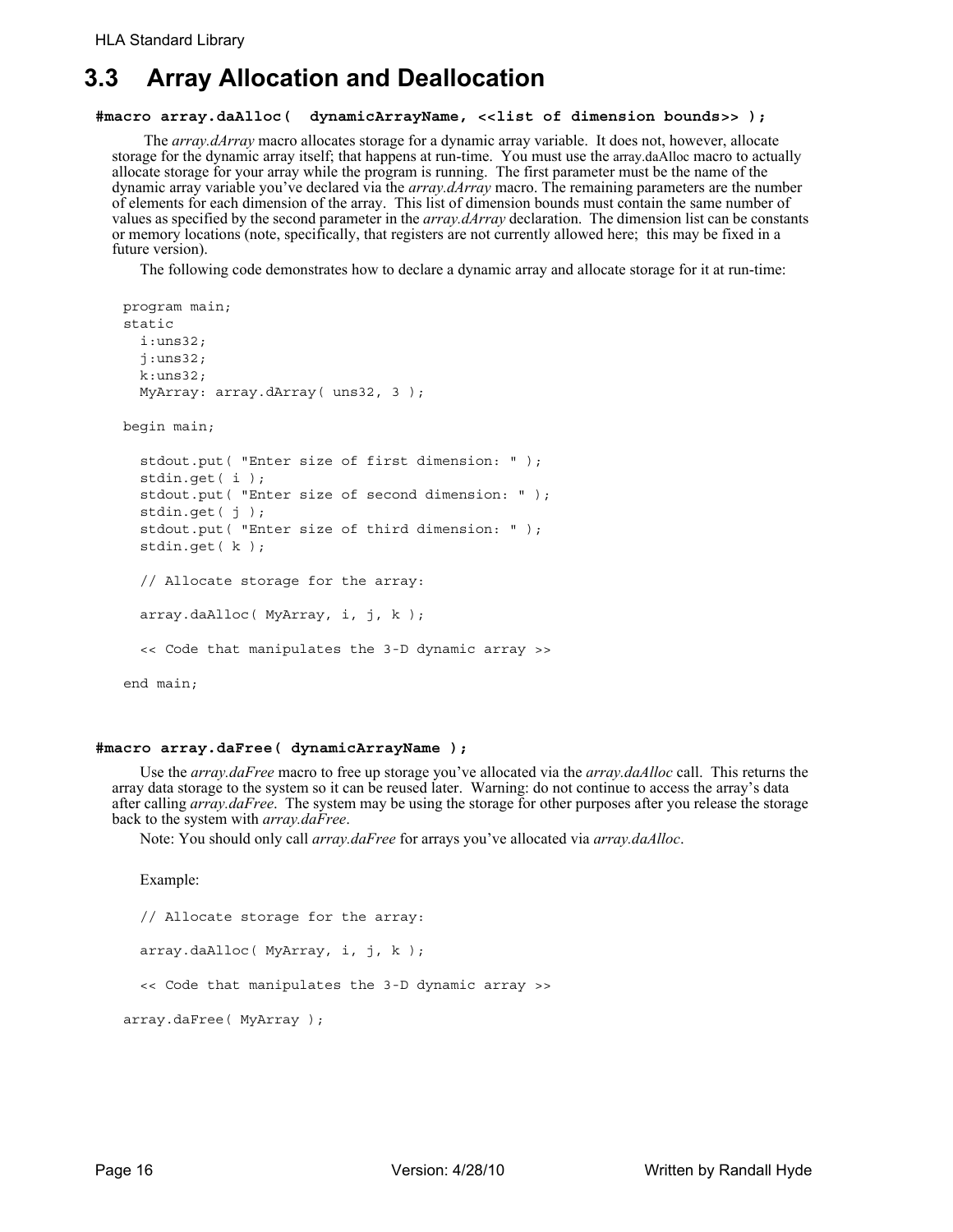## **3.4 Array Predicates**

## **#macro array.IsItVar( objectName )**

This is a macro that evaluates to a compile-time expression yielding true if the object is a variable identifier. Variable identifiers are those IDs you declare in a VAR, STATIC, READONLY, or STORAGE declaration section, or IDs you declare as parameters to a procedure. This macro returns false for all other parameters.

### **#macro array.IsItDynamic( arrayName )**

This is a macro that expands to a compile-time expression yielding true or false depending upon whether the parameter was declared with the *array.dArray* data type. If so, this function returns true; else it returns false. Note that a return value of false does not necessarily indicate that the specified parameter is a static array. *Anything* except a dynamic array object returns false. For example, if you pass the name of a scalar variable, an undefined variable, or something that is not a variable, this macro evaluates false. Note that you can use the HLA @type function to test to see if an object is a static array; however, @type will not return *hla.ptArray* for dynamic array objects since *array.dArray* objects are actually records. Hence the *array.IsItDynamic* function to handle this chore.

## **3.5 Array Element Access**

### **#macro array.index( reg32, arrayName, <<list of indicies>> );**

This macro computes a row-major order index into a multidimensional array. The array can be a static or dynamic array. The list of indicies is a comma separate list of constants, 32-bit memory locations, or 32-bit registers. You should not, however, specify the register appearing as the first parameter in the list of indicies.

If the VAL constant *array.BoundsChk* is true, this macro will emit code that checks the bounds of the array indicies to ensure that they are valid. The code will raise an *ex.ArrayBounds* exception if any index is out of bounds. You may disable the code generation for the bounds checking by setting the *array.BoundsChk* VAL object to false using a statement like the following:

```
?array.BoundsChk := false;
```
 You can turn the bounds checking on and off in segments of your code by using statements like the above that set *array.BoundsChk* to true or false.

This macro leaves pointer into the array sitting in the specified 32-bit register. Example:

```
static
  arrayS: uns32[ 2,3,4 ];
  arrayD: array.dArray( uns32, 3 );
     .
     .
     .
  // copy arrayS[i, j, k] to arrayD[m,n,p]:
  array.index( ebx, arrayS, i, j, k );
  mov( [ ebx ], eax );// EAX := arrayS[I,j,k];
  array.index( ebx, arrayD, m, n, p );
  mov( eax, [ebx] ); // EAX := arrayD[m, n, p];
```
#### **iterator array.element( arrayName );**

This iterator returns each successive element of the specified array. It returns the elements in row major order (that is, the last dimension increments the fastest and the first dimension increments the slowest when returning elements of a multidimensional array). This iterator returns byte objects in the AL register; it returns word objects in the AX register; it returns dword objects in the EAX register; it returns 64-bit (non-real) objects in the EDX:EAX register pair. This routine returns all floating point (real) objects on the top of the FPU stack.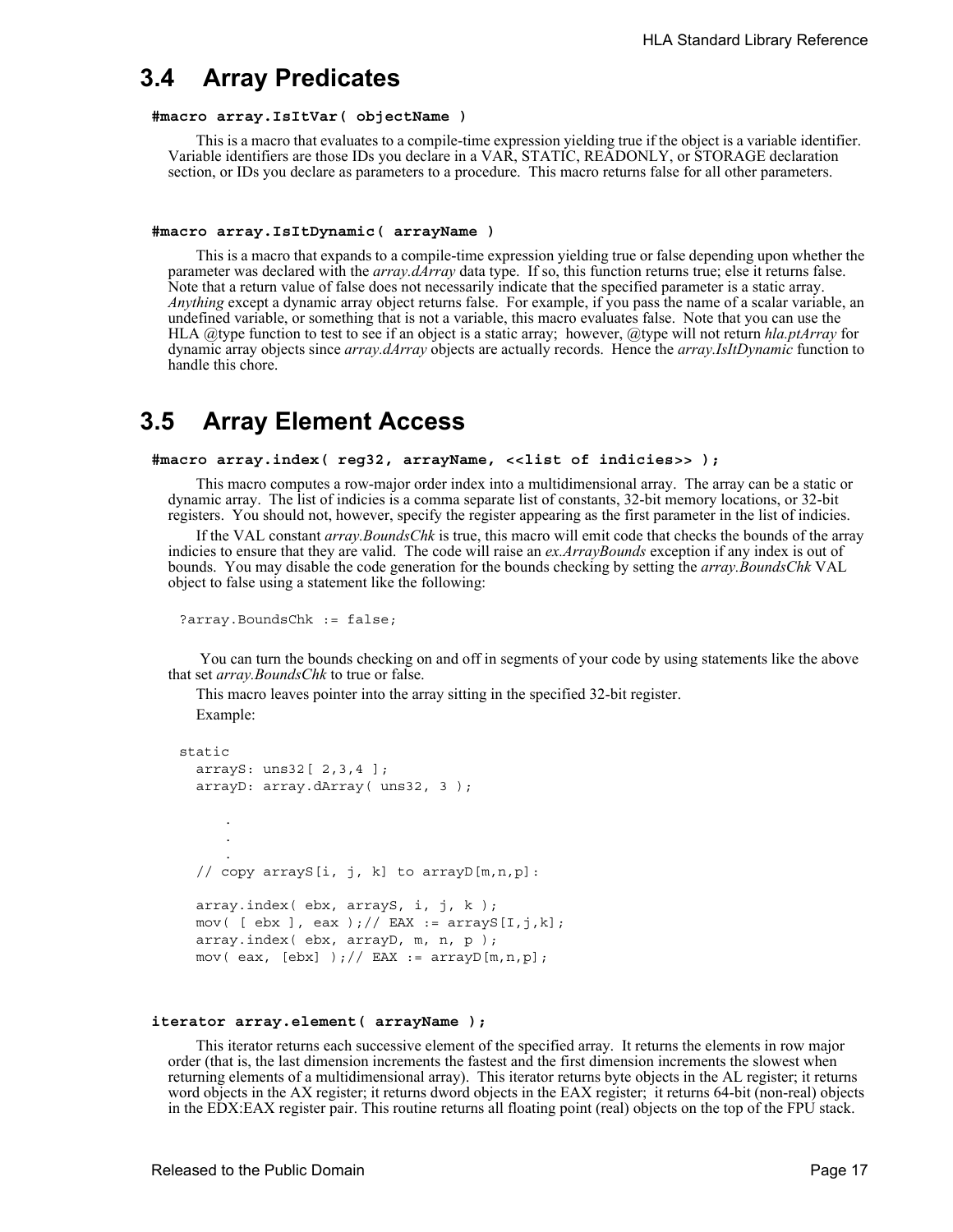### HLA Standard Library

Note that *array.element* is actually a macro, not an iterator. The macro, however, simply provides overloading to call one of seven different iterators depending on the size and type of the operand. However, this macro implementation is transparent to you. You would use this macro exactly like any other iterator.

Note that *array.element* works with both statically declared arrays and dynamic arrays you've declared with *array.dArray* and you've allocated via *array.daAlloc*.

Examples:

```
static
  arrayS: uns32[ 2,3,4 ];
  arrayD: array.dArray( uns32, 3 );
     .
     .
      .
  foreach array.element( arrayS ) do
     stdout.put( "Current arrayS element = ", eax, nl );
  endfor;
     .
     .
      .
  foreach array.element( arrayD ) do
     stdout.put( "Current arrayD element = ", eax, nl );
  endfor;
     .
     .
      .
```
## **3.6 Array Operations**

```
#macro array.cpy( srcArray, destArray );
```
 This macro copies a source array to a destination array. Both arrays must be the same size and shape (shape means that they have the same number of dimensions and the bounds on all the dimensions correspond between the source and destination arrays). Both static and dynamic array variables are acceptable for either parameter.

Example:

```
static
  arrayS: uns32[ 2,3,4 ];
  arrayD: array.dArray( uns32, 3 );
     .
     .
     .
  // note: for the following to be legal at run-time,
  // the arrayD dynamic array must have storage allocated
  // for it with a statement like 
  // "array.daAlloc( arrayD, 2, 3, 4 );"
  array.cpy( arrayS, arrayD );
```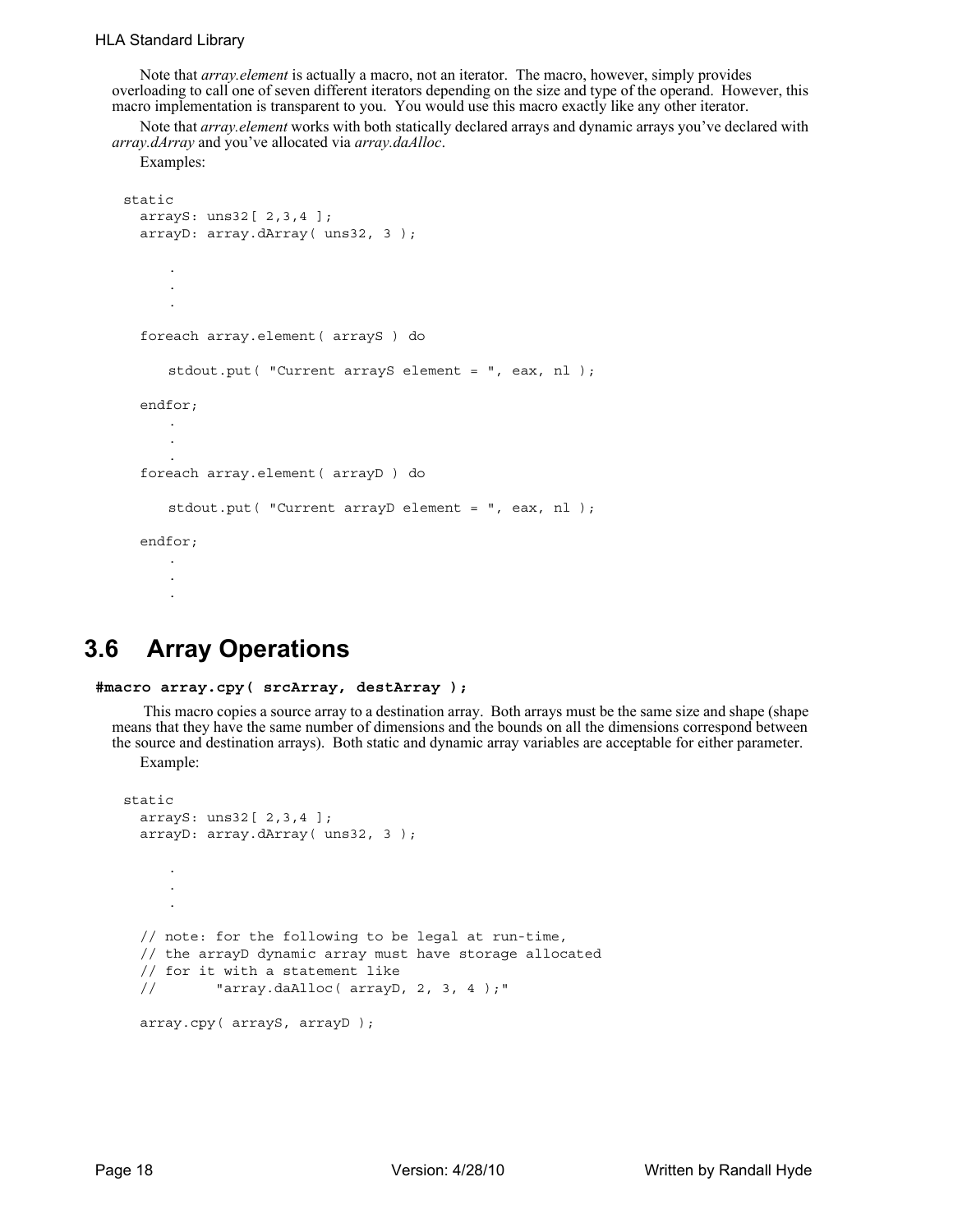**#macro array.reduce( srcArray, destArray );**

**#keyword array.beforeRow;**

**#keyword array.reduction;**

**#keyword array.afterRow;**

#### **#terminator array.endreduce;**

The *array.reduce* macro emits code to do a "row-reduction" on an array. A row reduction is a function that compresses all the rows (that is, the elements selected by running through all the legal values of the last dimension) to a single element. Effectively, this macro reduces an array of arity n to an array of arity n-1 by eliminating the last dimension.

Reduction is not accomplished by simply throwing away the data in the last dimension (although it's possible to do this). Instead, you've got to supply some code that the array.reduce macro will use to compress each row in the array.

A very common reduction function, for example, is addition. Reduction by addition produces a new array that contains the sums of the rows in the previous array. For example, consider the following matrix:

1 2 3 4 6 5 4 1 5 9 8 0

This is a 3x4 array. Reducing it produces a one dimensional array with three elements containing the value 10, 16, 22 (the sums of each of the above rows).

The best way to understand how the array.reduce macro works is to manual implement addition reduction manually. To reduce the 3x4 array above to a single array with three elements, you could use the following code:

```
// (a) Any initialization required before loops
// (this example requires no such initialization.)
for( mov( 0, i); i < 3; inc(i)) do
   mov( 0, eax )// (b) Initialize sum for each row.
   for( mov( 0, j); j < 4; inc(j) ) do
      // (c) Sum up each element in this row into EAX:
      index( ebx, array3x4, i, j );
      add( [ebx], eax );
   endfor;
   // (d) At the end of each row, store the sum away
   // into the destination array.
   mov( i, ebx );
   mov( eax, array3[ ebx*4 ]);
endfor;
```
The *array.reduce* macro is an example of an HLA *context-free macro construct*. This means that the call to *array.reduce* consists of multiple parts, just like the REPEAT..UNTIL and SWITCH..CASE..ENDSWITCH control structures. Specifically, an array.reduce invocation consists of the following sequence of macro invocations:

```
array.reduce( srcArray, destArray );
      << Initialization statements needed before
```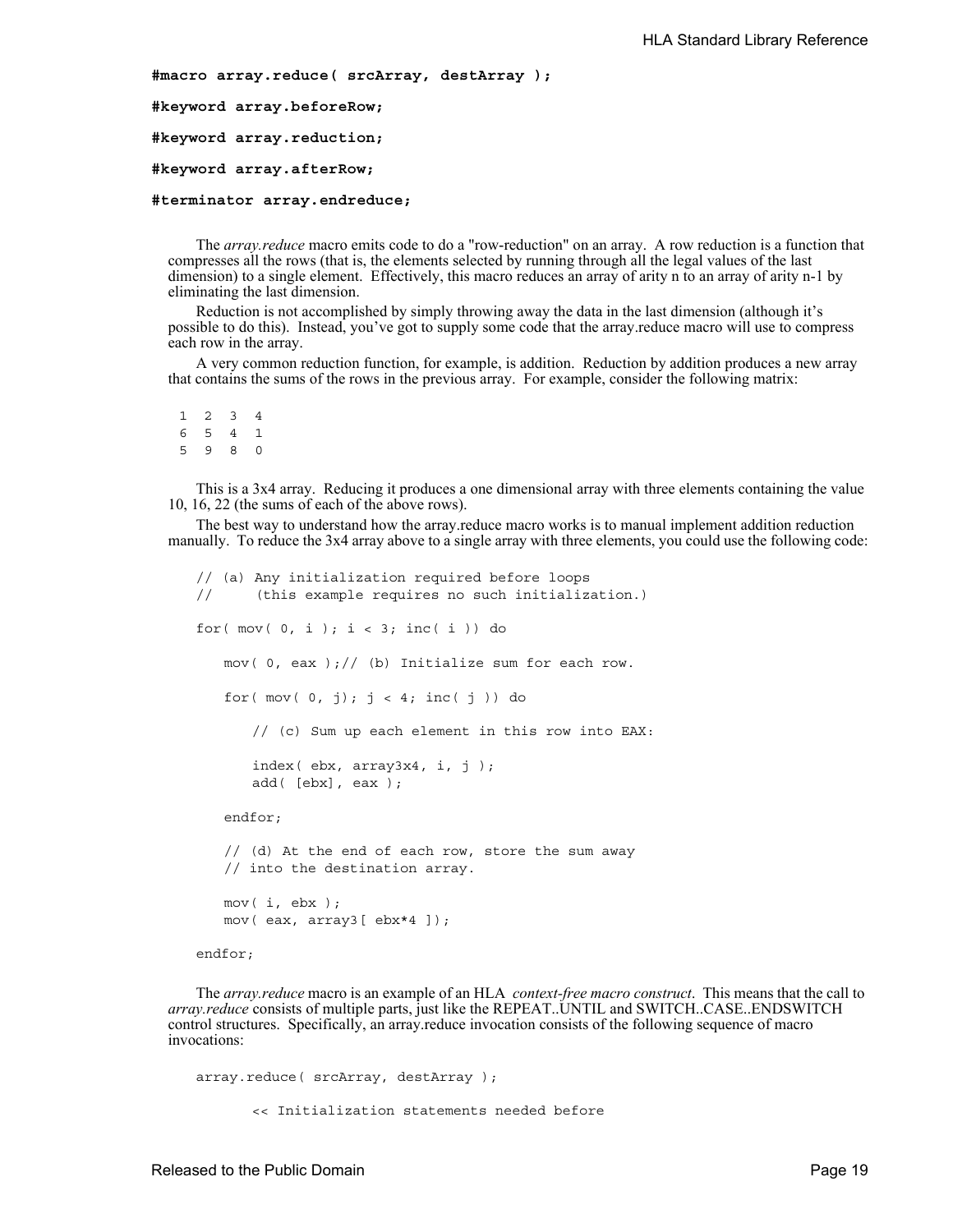loops,(a) in the code above >>

array.beforeRow;

<< Initialization before each row, (b) in the code above. Note that edi contains the row number times the size of an element and esi contains an index into the array to the current element. >>

array.reduction;

<< Code that compresses the data for each row, to be executed for each element in the row. Corresponds to (c) in the the code above. Note that ecx contains the index into the current row. >>

array.afterRow;

<< Code to process the compressed data at the end of each row. Corresponds to (d) in the code above. >>

```
array.endreduce;
```
A conversion of the previous code to use the array.reduce macro set looks like the following:

```
array.reduce( array3x4, array3 )
```
// No pre-reduction initialization...

array.beforeRow

mov(  $0$ , eax );// Initialize the sum for each row.

```
array.reduction
```

```
add( array3x4[esi], eax );
```
array.afterRow

mov( i, edx ); mov( eax, array3[ edx\*4 ]);

array.endreduce;

Note that the array.reduce macro set makes extensive use of the 80x86 register set. The EAX and EDX registers are the only free registers you can use (without restoring) within the macro. Of course, *array.reduce* will preserve all the regsiters is uses, but within the macro itself it assumes it can use all registers except EAX and EDX for its own purposes.

### **#macro array.transpose( srcArray, destArray, optionalDimension);**

 The *array.transpose* macro copies the source array to the destination array transposing the elements of the last dimension with the dimension specified as the last parameter. For the purposes of this macro, the array dimensions of an n-dimensional array are numbered as follows:

SomeArray[ n-1, n-2, ..., 3, 2, 1, 0 ];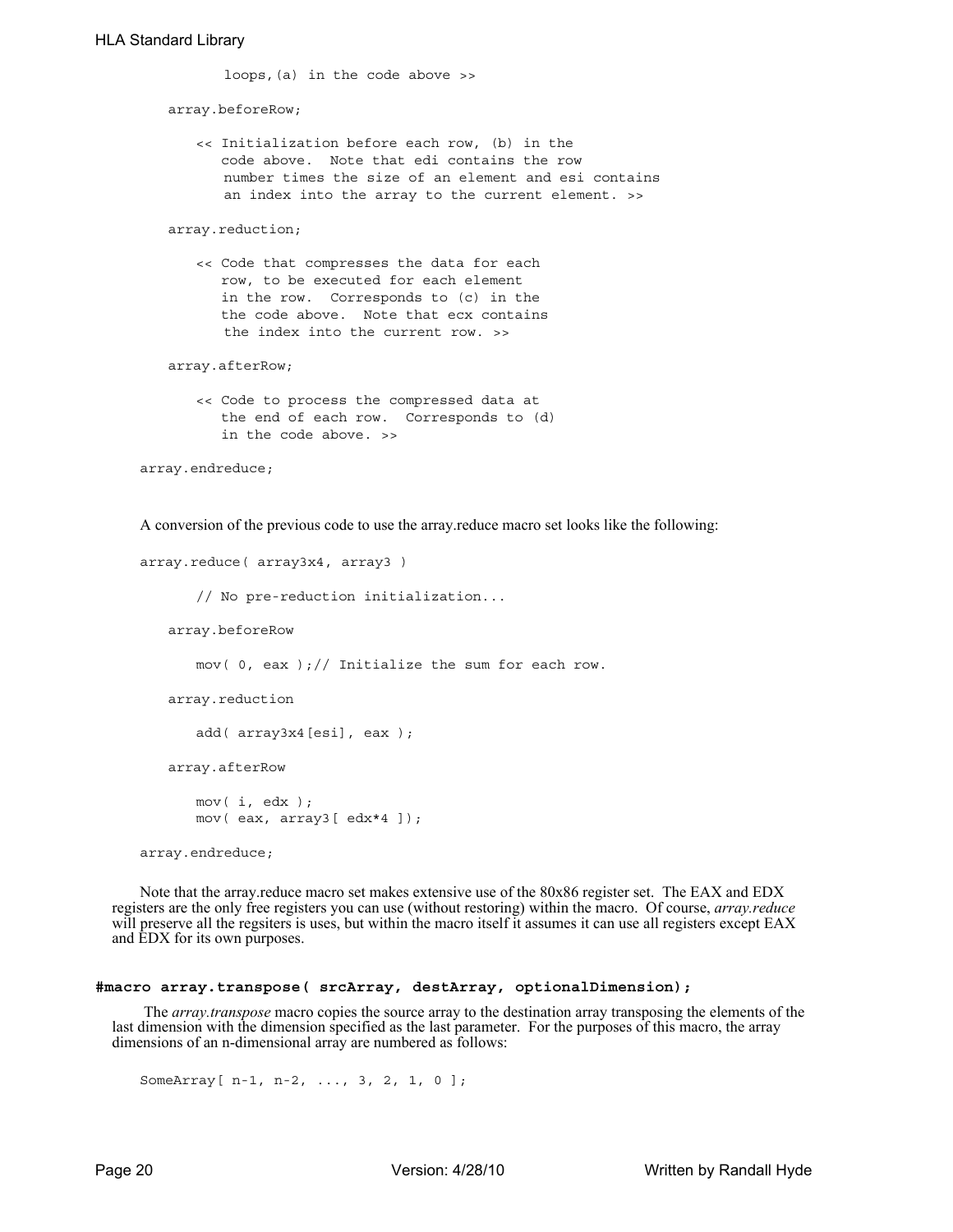Therefore, *array.transpose* will transpose dimension zero with some other dimension (1..n-1) in the source array when copying the data to the destination array. By default (if you don't supply the optional, third parameter), *array.transpose* will transpose dimensions zero and one when copying the source array to the destination array.

The source and destination arrays must have at least two dimensions. They can be static or dynamic arrays. Note that *array.transpose* emits special, efficient, code when transposing dimensions zero and one.

The source and destination arrays must have compatible shapes. The shapes are compatible if the arrays have the same number of dimensions and all the dimensions have the same bounds except dimension zero and the transpose dimension (which must be swapped). For example, the following two arrays are transposecompatible when transposing dimensions zero and two:

```
static
  s: uns32[ 2, 2, 3];
 d: uns32[ 3, 2, 2];
```
Generally, one uses *array.transpose* to transpose a two-dimensional matrix. However, the transposition operation is defined for any number of dimensions. To understand how *array.transpose* works, it is instructive to look at the code you'd write to manually transpose the data in an array. Consider the transposition of the data in the *s* and *d* arrays above:

```
for(mov(0, i); i < 2; inc(i)) do
  for( mov(0,j); j<2; inc(j)) do
     for(mov(0,k); k<3; inc(k)) do
         index( edx, s, i, j, k );
         mov( [edx], eax );
         index( edx, d, k, j, i );
         mov( eax, [edx] );
     endfor;
```
endfor;

endfor;

Note that when storing away the value into the destination array, the *i* and *k* indicies were swapped. The following example demonstrates the use of *array.transpose*:

```
static
  s: uns32[2,3] := [1,2,3,4,5,6];
  d: uns32[3,2];
     .
     .
      .
  array.transpose( s, d );
     .
     .
      .
note: The code above copies s, as
 1 2 3
  4 5 6
to d, as
  1 4
  2 5
```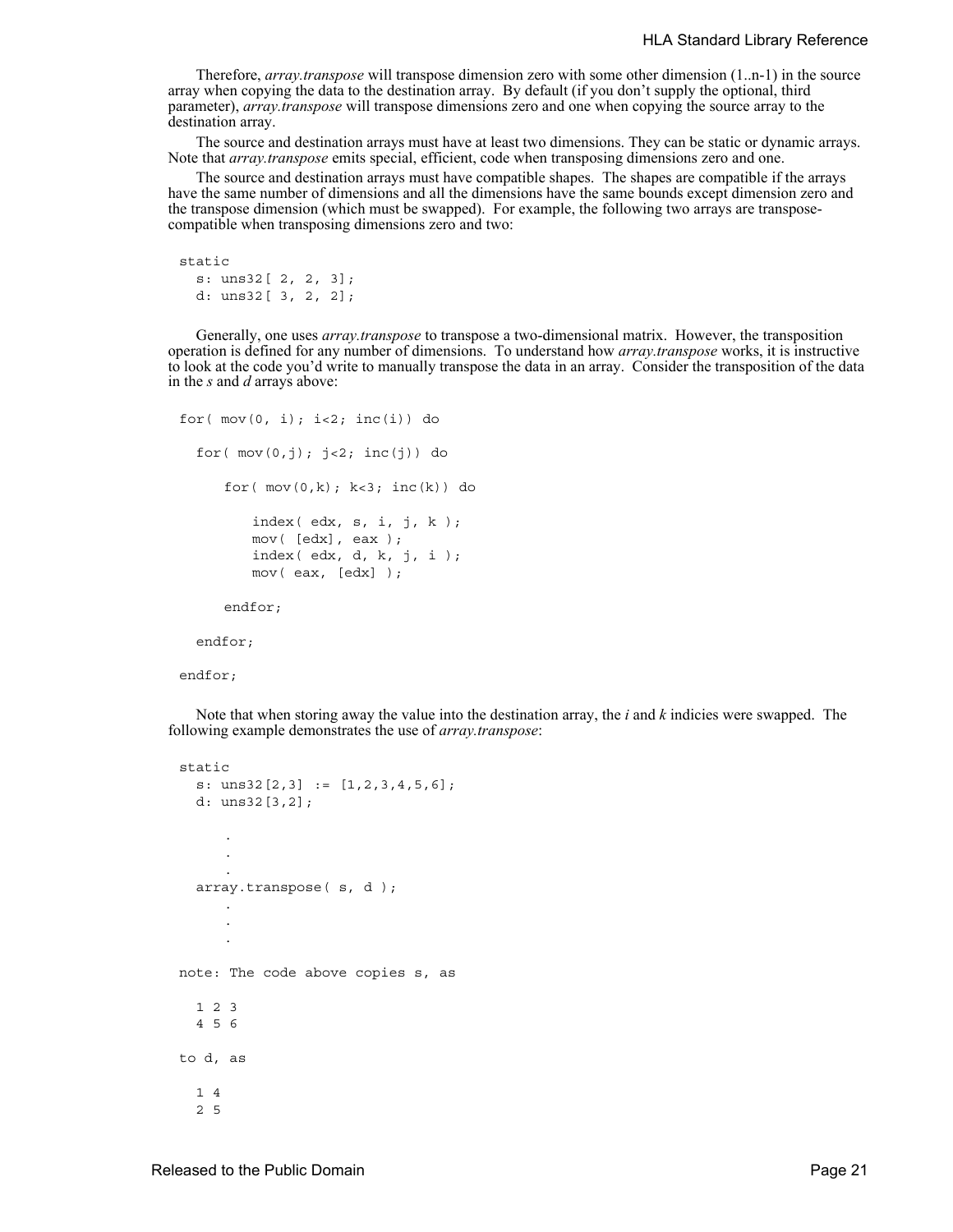3 6

## **3.7 Lookup Tables**

The *array.lookupTable* macro lets you easily construct a standard lookup table. This macro invocation must appear within a STATIC or a READONLY declaration section in your program. A lookup table declaration takes the following form:

```
readonly
  tableName:
     array.lookupTable
      (
         element_data_type,
         default table value,
         value: list of indexes,
         value: list of indexes,
             .
            .
             .
         value: list_of_indexes,
         value: list_of_indexes
     );
```
where:

*element\_data\_type* is the data type for each element of the array, for example, *byte*.

*default table value* is a value to use for "holes" in the table for which you do not supply an explicit index/value.

*value* is some value that you want to use to initialize a sequence of one or more table entries with.

*list of indexes* is a list of values that specify indexes into the lookup table. Each entry in a specific list is separated from the other entries with a space (not commas!). Note that each index value you specify must be unique across all lists of indexes in this table (that is, you cannot put two values into the array element specified by a single index). The *array.lookupTable* macro will report an error if you specify a non-unique index value in one of the lists.

Here is a concrete example:

```
static
  tableName:
     array.lookupTable
      (
         int32,
         -1,
         0: 1 2 3 4,
         1: 5 6 7 8,
         2: 9 10 11 12,
         3: 13 14 15,
         4: 20 22 24,
         5: 16 21 25,
         6: 23 19 18
     );
```
This declaration creates a table with 25 dword entries, that will hold the values 1..25. The table will be initialized as follows:

```
tableName:int32[25] :=
\sqrt{2}0, 0, 0, 0, // Elements 0..3
```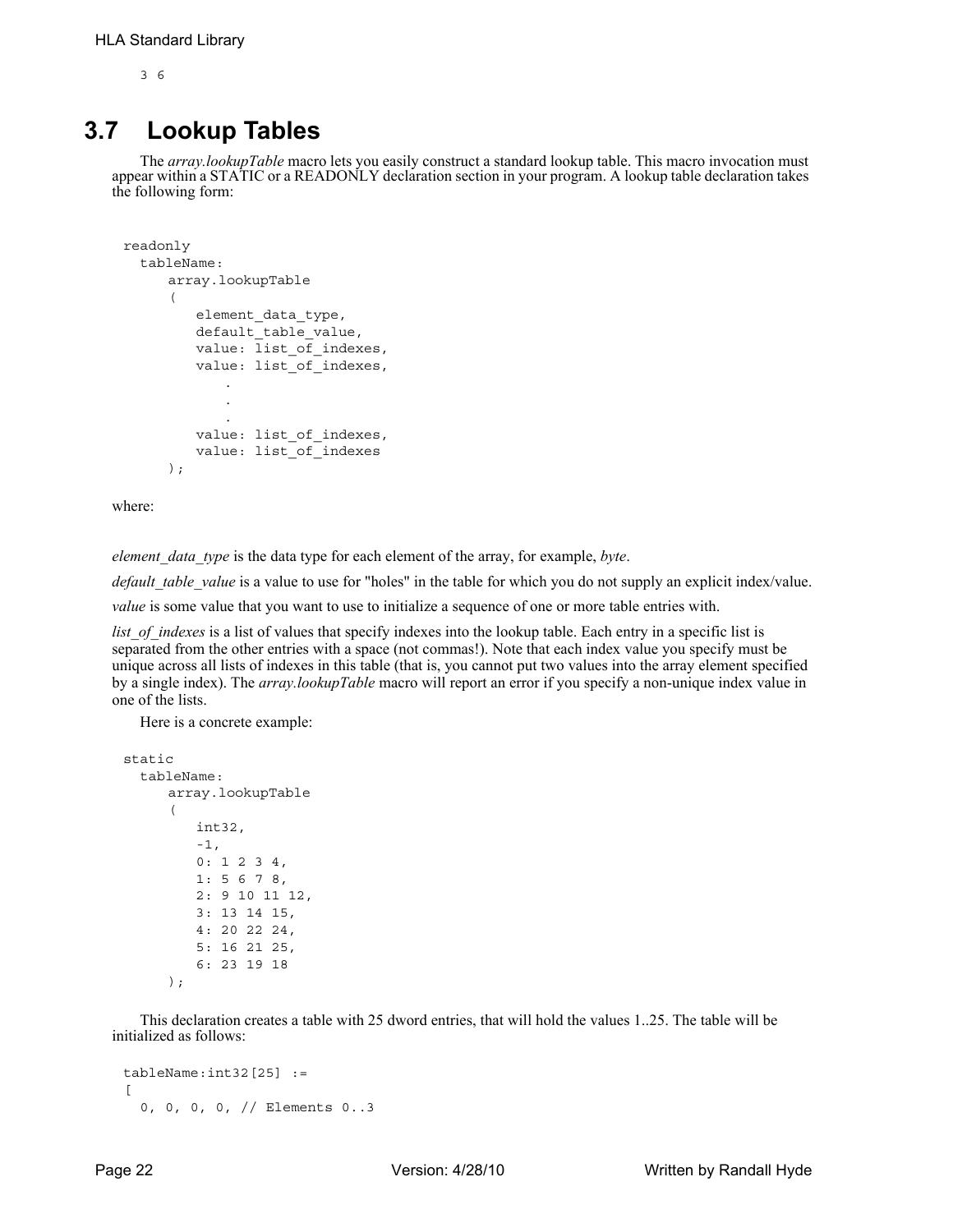```
1, 1, 1, 1, // Elements 4..7
 2, 2, 2, 2, // Elements 8..11
 3, 3, 3, // Elements 12..14
 5, // Element 15
 -1, // Element 16 (no index 17 specified above)
 6, 6, // Elements 17 & 18
 4, // Element 19
 5, // Element 20
 4, // Element 21
 6, // Element 22
 4, // Element 23
 5 // Element 24
];
```
The number of elements appearing in the lookup table will be the difference between the largest index value you supply in all the lists (25 in this example) and the smallest value (1 in this example) plus one. This particular lookup table has 25 entries because  $(25-1+1) = 25$ .

Note that each line in the example above specifies the value to store into each of the table entries in the list that immediately follows. This is probably backwards to what your intution would suggest. But the nice thing about this arrangement is that it lets you specify a single value to be placed into several different array indices. If there are any gaps in the array indexes you specify (as the value 17 is missing above), then the array.lookupTable macro will fill in those entries with the default value specified as the second parameter.

In order to access this lookup table at run-time, you must know the minimum index into the array so you can subtract this from the calculated index you use to access the table. The array.lookupTable macro generates four constants for you to help you do this (and other things):

*tableName*\_maxValue *tableName*\_minValue *tableName*\_maxIndex *tablename*\_maxIndex

The *tableName*\_minValue and *tableName*\_maxValue constants specify the minimum and maximum index values for the table. In the current example, these constants would be 1 and 25, respectively. The tableName\_minIndex and tableName\_maxIndex values are the product of the array element's size with the \_minValue and \_maxValue constants. In the table above, the element size is four, so tableName\_minIndex will be four and tableName\_maxIndex will be 100. Whenever you access an element of the tableName array (in this example), you'll want to subtract the tableName\_minIndex value from your computed index in order to adjust for non-zero starting indexes, e.g.,

```
mov( someIndex, ebx );
mov( tableName[ebx*4 - tableName_minIndex], eax );
```